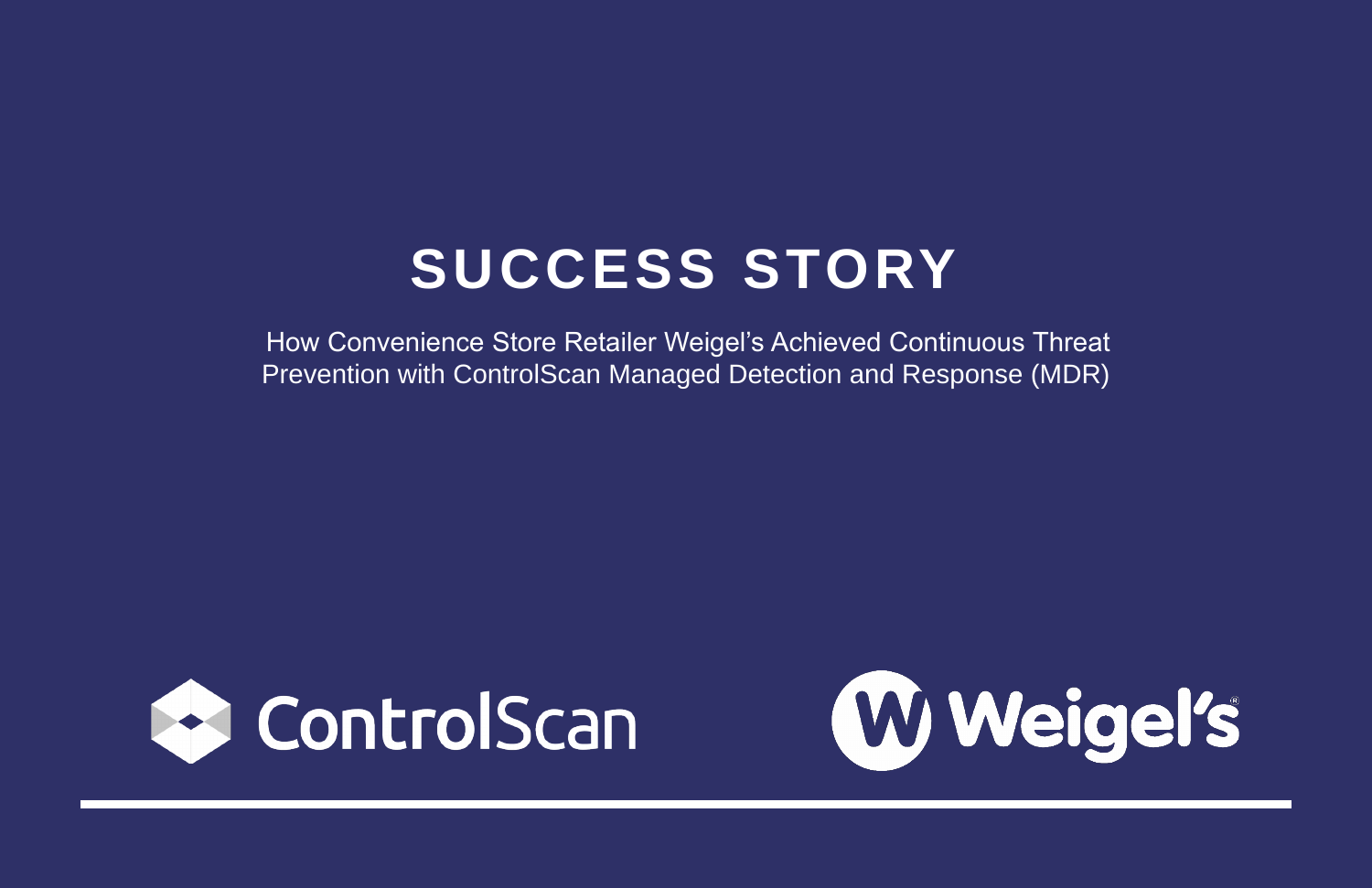# **01.** Client Background **02.** The Challenge **03.** The ControlScan Solution **04. The Result**

### **Overview**

[Weigel's Farm Stores](https://www.weigels.com/) (Weigel's) operates a chain of convenience stores in East Tennessee. From its humble beginning in 1931 when it began selling raw milk produced from its "herd" of four cows, the fifth-generation, family-owned business has grown steadily and today includes 68 stores, employing more than 3,000 team members.

With their polished store aesthetics and highquality products, Weigel's continually advances the convenience store model, establishing industry best practices that transcend far beyond the southeastern United States.

While expanding both its physical and digital footprint over the past several years, Weigel's realized its cybersecurity vulnerabilities had become more prominent, involving a complex network that includes critical operating systems as well as sensitive customer data. Protecting those assets is paramount to preserving its reputation as an industry-best retailer with fiercely loyal customers.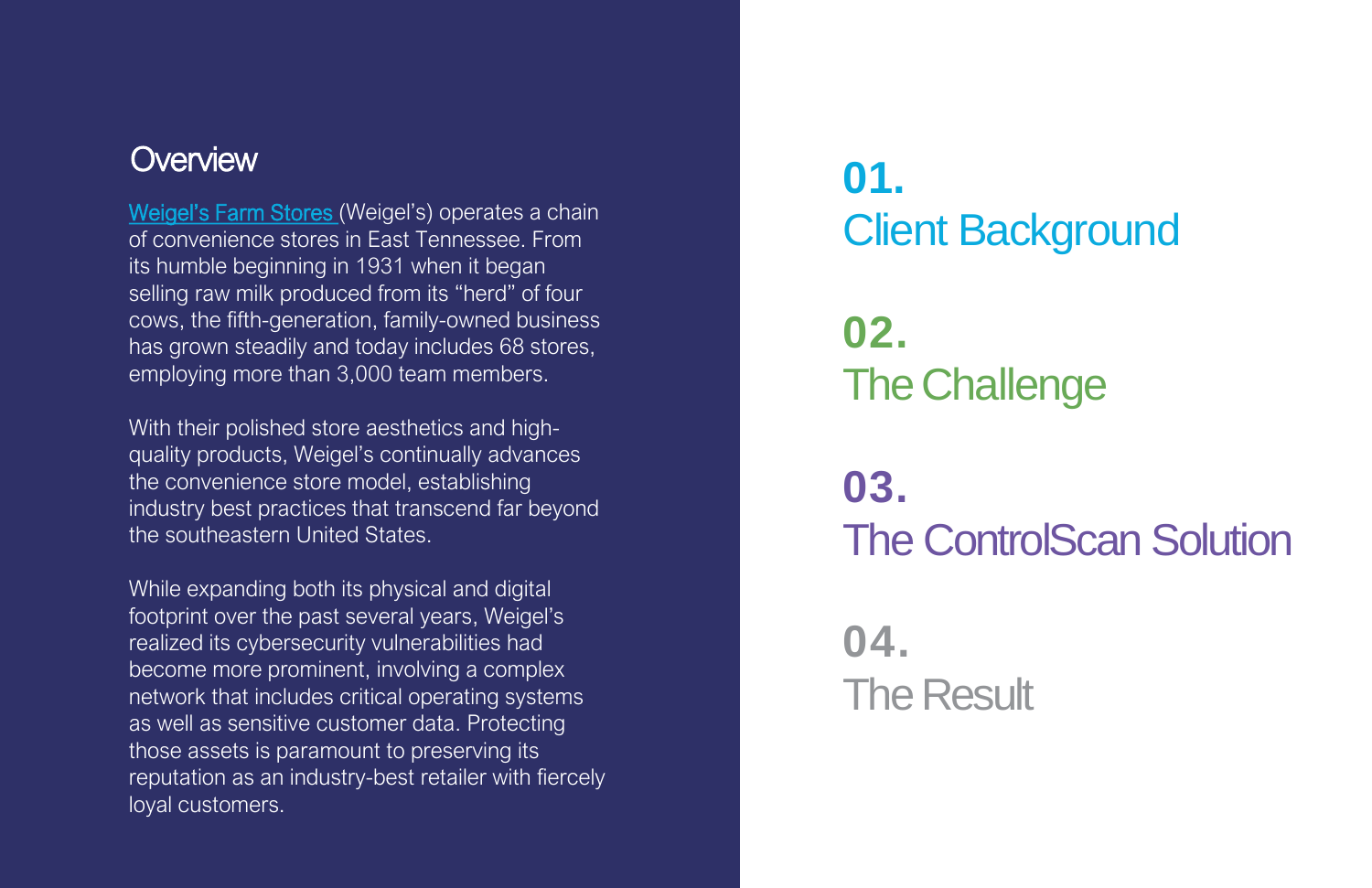**0 1 .**

## **Client Background**







### Quick Facts

The Client: Weigel's

Industry: Convenience and Fuel Retail

89 Years in **Business** 

Headquarters: Powell, TN

3,000+ Team Members

68 Store Locations





2019 **CStore Decisions** Chain of the Year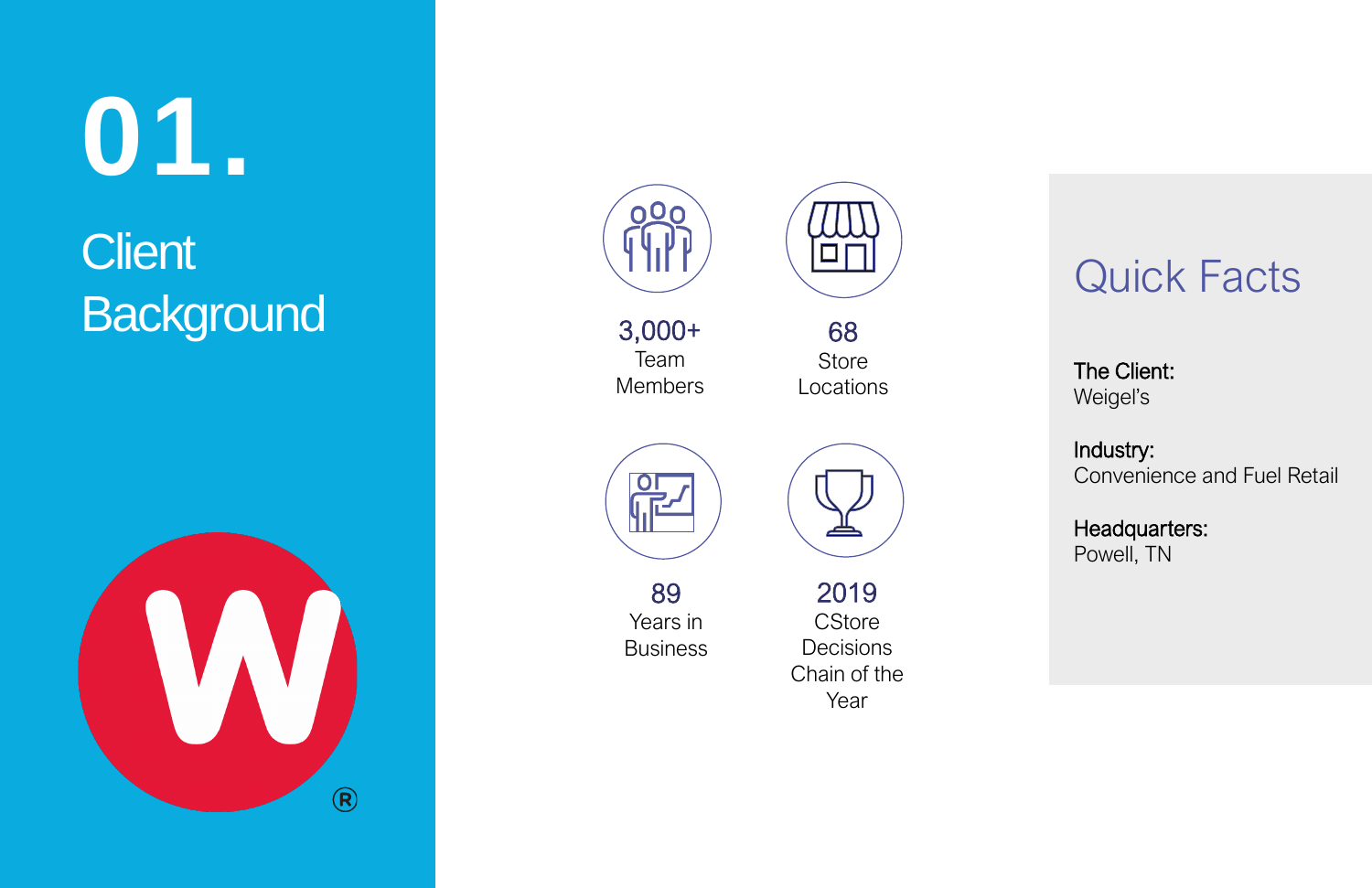The convenience store industry has come under siege by data attacks, with cyber criminals targeting critical operating systems as well as customer card information. The attacks have yielded significant returns—little surprise, as most retailers are ill-prepared to prevent these sophisticated attacks from compromising their endpoints.

"The convenience store industry operates on razor thin margins, and unfortunately IT is usually the last thing considered," says Greg White, IT director of Weigel's. "Malicious groups understand that, and they are focusing their attention on us. They recognize the vulnerabilities and opportunities."

Keeping Up with Network and Endpoint **Security** 

With limited IT resources and a staff that was already strained, managing security threat detection and response internally became impractical for Weigel's. Much of White's team spent a disproportionate amount of time updating legacy antivirus products, leaving them little time to attend to proactive threat management. "None of us were getting any sleep at night," White says. "Our staff is so small, we were responding to calls and looking at logs at two o'clock in the morning. It was impossible for us to keep up."

Choosing a solution was fraught with challenges. Weigel's needed advanced protection that didn't compromise performance *and* that was compatible with its existing hardware infrastructure. No easy task. It also had to be easy to deploy, maintain and update, thereby freeing its IT staff to attend to other corporate security concerns. And most important, it needed to deliver results, not promises.

**02.** The Challenge:

> The [2019 ControlScan Managed Detection and Response Survey](https://www.controlscan.com/2019-mdr-research-report/) found that 58% of SMBs consider a shortage of in-house cybersecurity skills to be their biggest security operations challenge.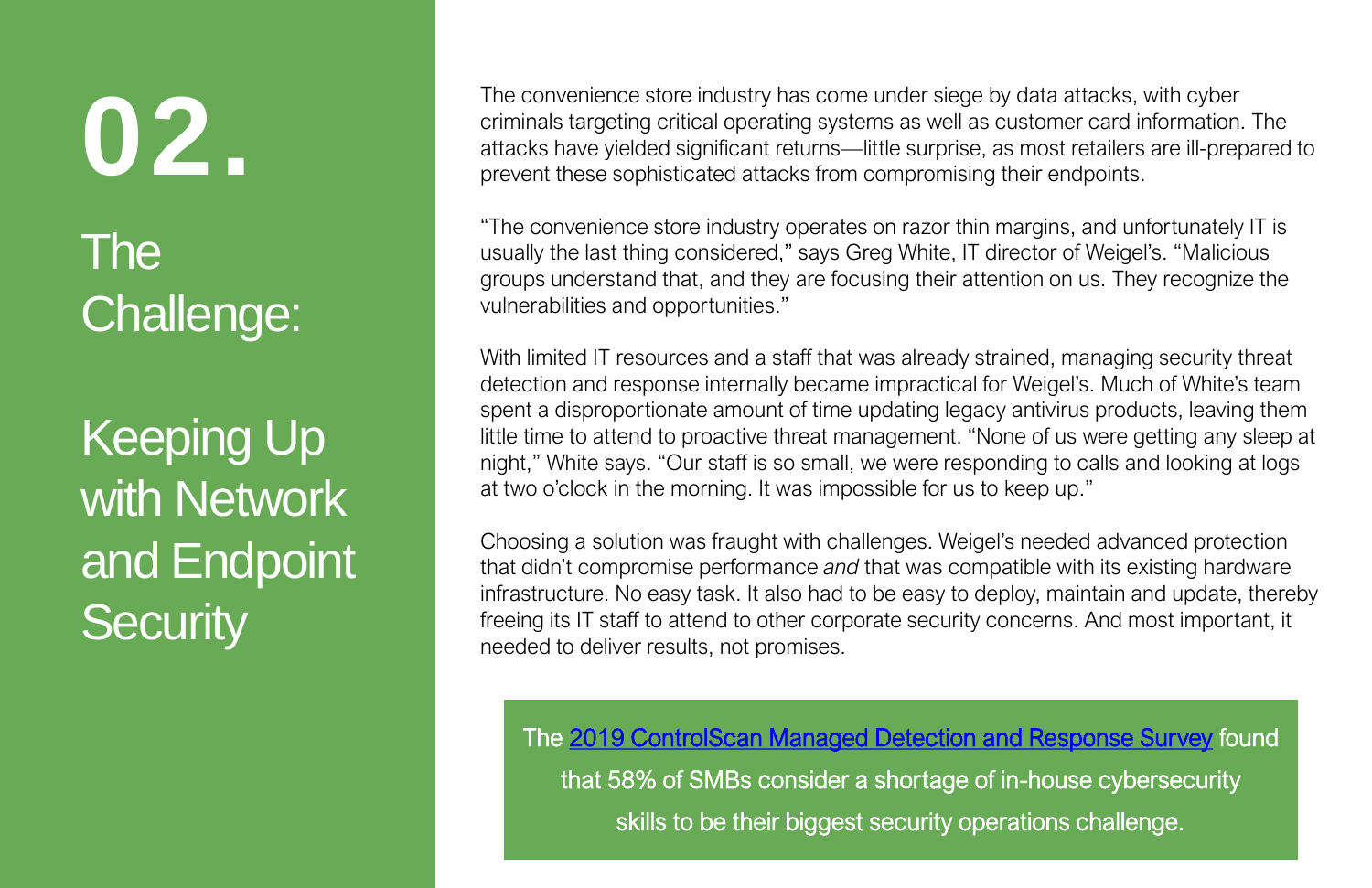"Maintaining security for our resources and the financial data of hundreds of thousands of customers, that's a very heavy weight to bear. It's simply not possible in this age to do it effectively on your own. You have to have a partner."

- Greg White, IT Director, Weigel's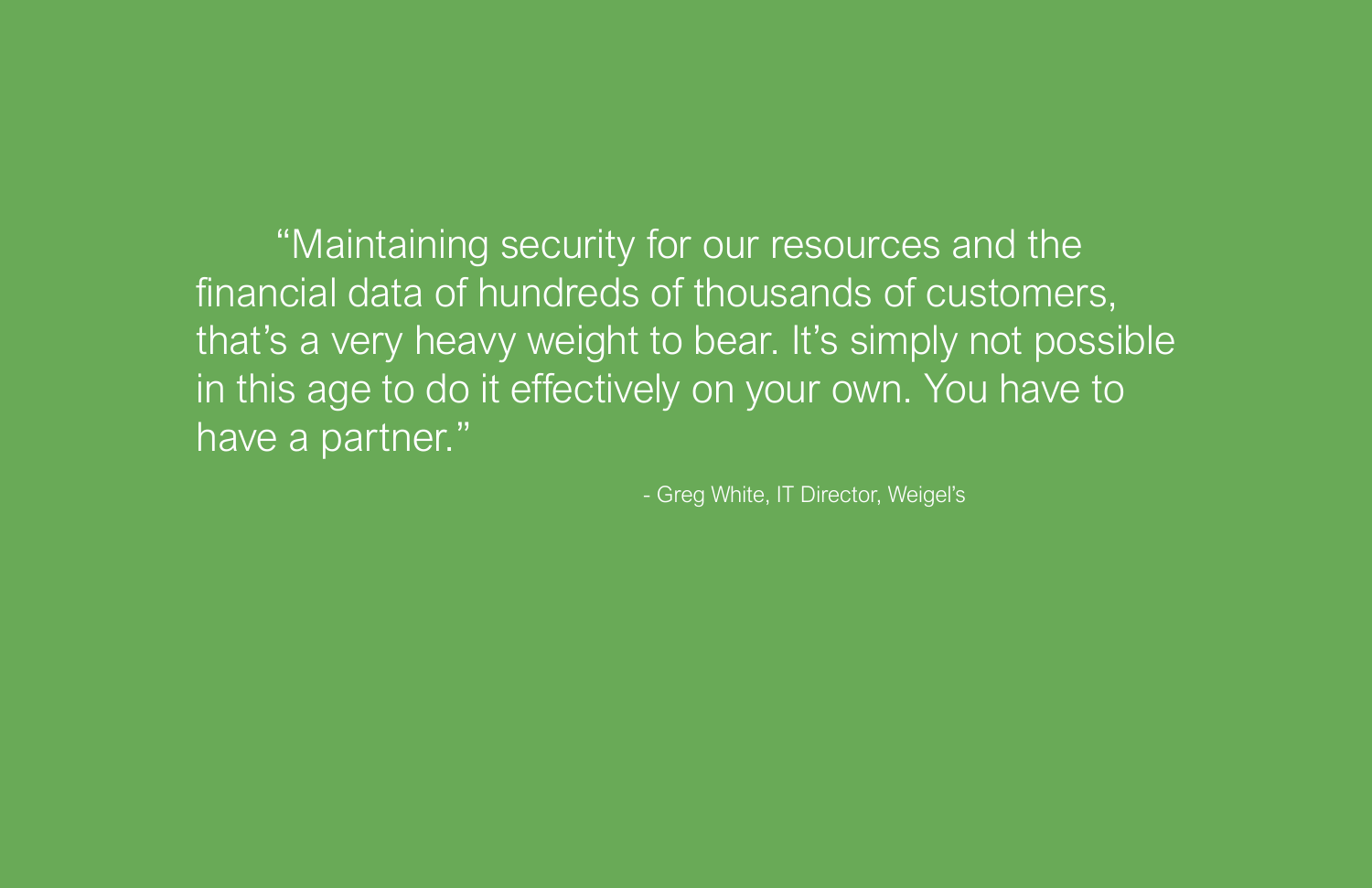After assessing Weigel's risks and internal IT capabilities, ControlScan recommended its [Managed Detection and Response \(MDR\) service](https://www.controlscan.com/security/managed-detection-response-mdr/) to effectively manage the company's network and endpoint security.

The ControlScan MDR service includes a rich mix of crucial threat detection and prevention activities, powered by SIEM and AI-driven endpoint security. But while these components automate critical tasks (at impossibly fast speeds), it is MDR's human monitoring that ensures everything runs smoothly.

MDR taps the abundant resources of ControlScan's **[Security Operations Center \(SOC\)](https://www.controlscan.com/managed-detection-and-response-by-controlscan/)**, a 24x7 operation that provides comprehensive threat monitoring, detection and targeted response services. That's dedicated, high-level expertise that maintains watch over the security of a network, no matter its complexity.

MDR relieves the strain placed on internal IT departments, identifying intrusions in realtime and preventing them from executing on system endpoints.

Capabilities include:

- Running targeted threat hunting sequences to trace anomalies;
- Examining alerts to separate true concerns from false positives; and
- Addressing and mitigating threats in real-time.

Additionally, the ControlScan MDR service alleviates the time-intensive chore of maintaining logs, as it collects, aggregates and normalizes an organization's log data from servers, endpoints, applications and security devices. This delivers a critical time and resource savings, freeing up IT resources to focus on growing their company's business.

**03.** The **ControlScan** Solution:

Managed **Detection** and Response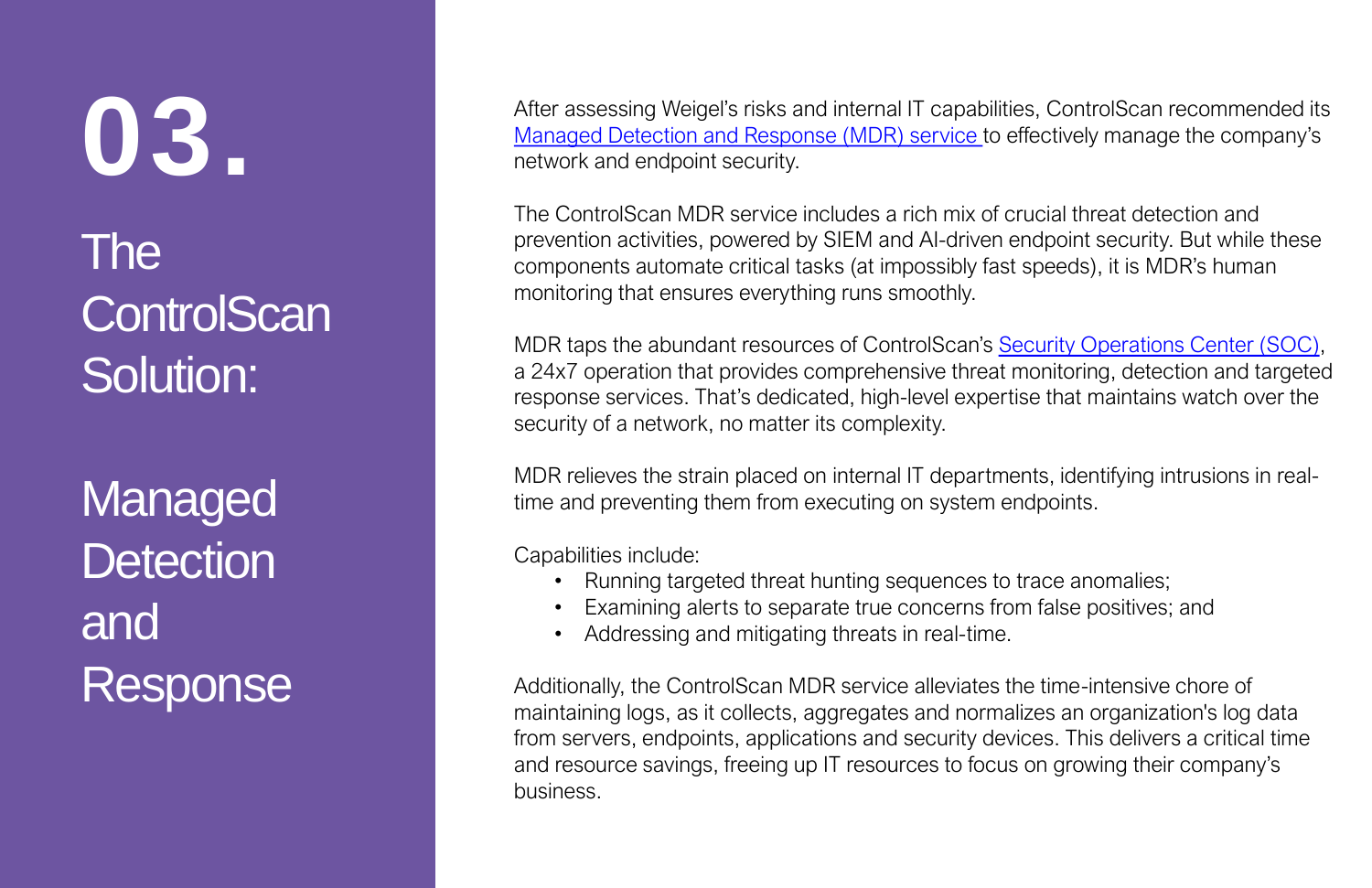"ControlScan's MDR solution was developed for the little guys. And in an industry with tens of thousands of mom-and-pop operations, that's extremely important. Most people forget about the little guys. Not ControlScan. Not only do they look out for the smaller operations, their solution is scalable and grows with you as your footprint expands."

- Greg White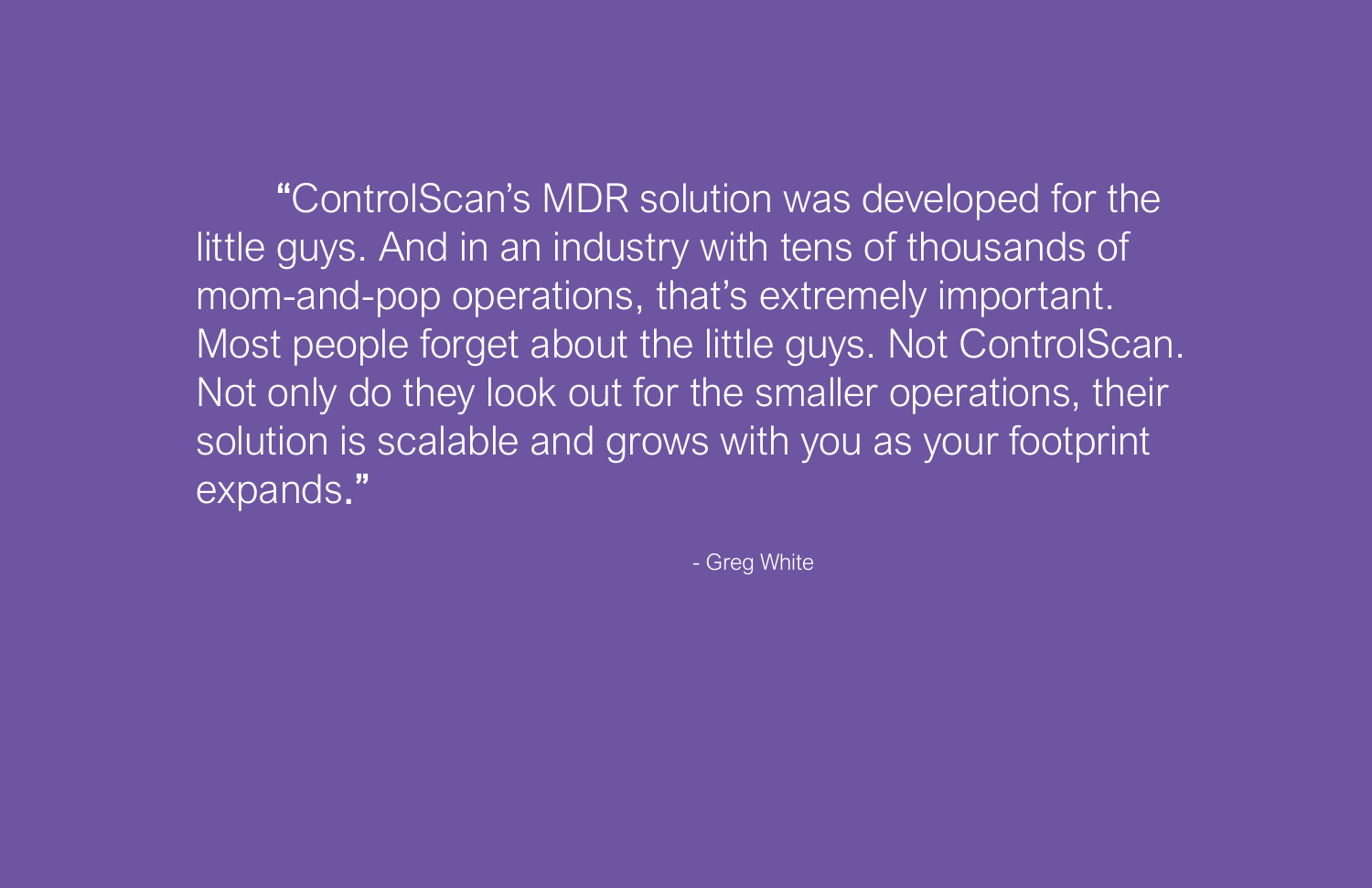## Why They Prefer ControlScan

### A Committed Relationship

#### Exceptional Service

Weigel's has worked with ControlScan and its predecessor companies since 2009, relying on them for a myriad of IT security and networking tasks.

"There are a lot of companies to choose from today, but I have not experienced the caliber of service that ControlScan provides," White says. "To have people writing all new parsing rules within two days so that I can move forward on a major project, that's unheard of. But ControlScan gets it done."

#### A True Partnership

"ControlScan doesn't operate like a 'vendor,' and they don't treat us like a 'customer'; it's a true partnership," White says.

### C-Store Specialization

ControlScan understands the challenges that are unique to the convenience store industry. "Other companies try to lump us with big box dynamics; not ControlScan," says White. "They specialize in the c-store space and that experience shows in everything they do. Their entire approach is strategic and deliberate; tailored for us."

### Up and Running

The ControlScan MDR deployment replaced numerous piecemeal security solutions Weigel's had been managing. "We kept throwing new things at the ControlScan team and they continued to integrate them into a comprehensive solution," says White. "We had everything up and running quickly and seamlessly."



Since 2009, Weigel's has looked to ControlScan to protect its most valuable assets, a deliberate choice that reflects years of demonstrated success.

"There are hundreds of vendors in the cybersecurity space." notes White. "But we've known ControlScan's top executives from the very beginning, and they have a deeprooted interest in our growth and success."

That commitment is rare in an industry that continues to evolve. "The security threat landscape has changed immensely in the 11 years of our ControlScan partnership," White adds. "But through it all, ControlScan has demonstrated consistency in its high level of expertise and the unwavering integrity of its team members."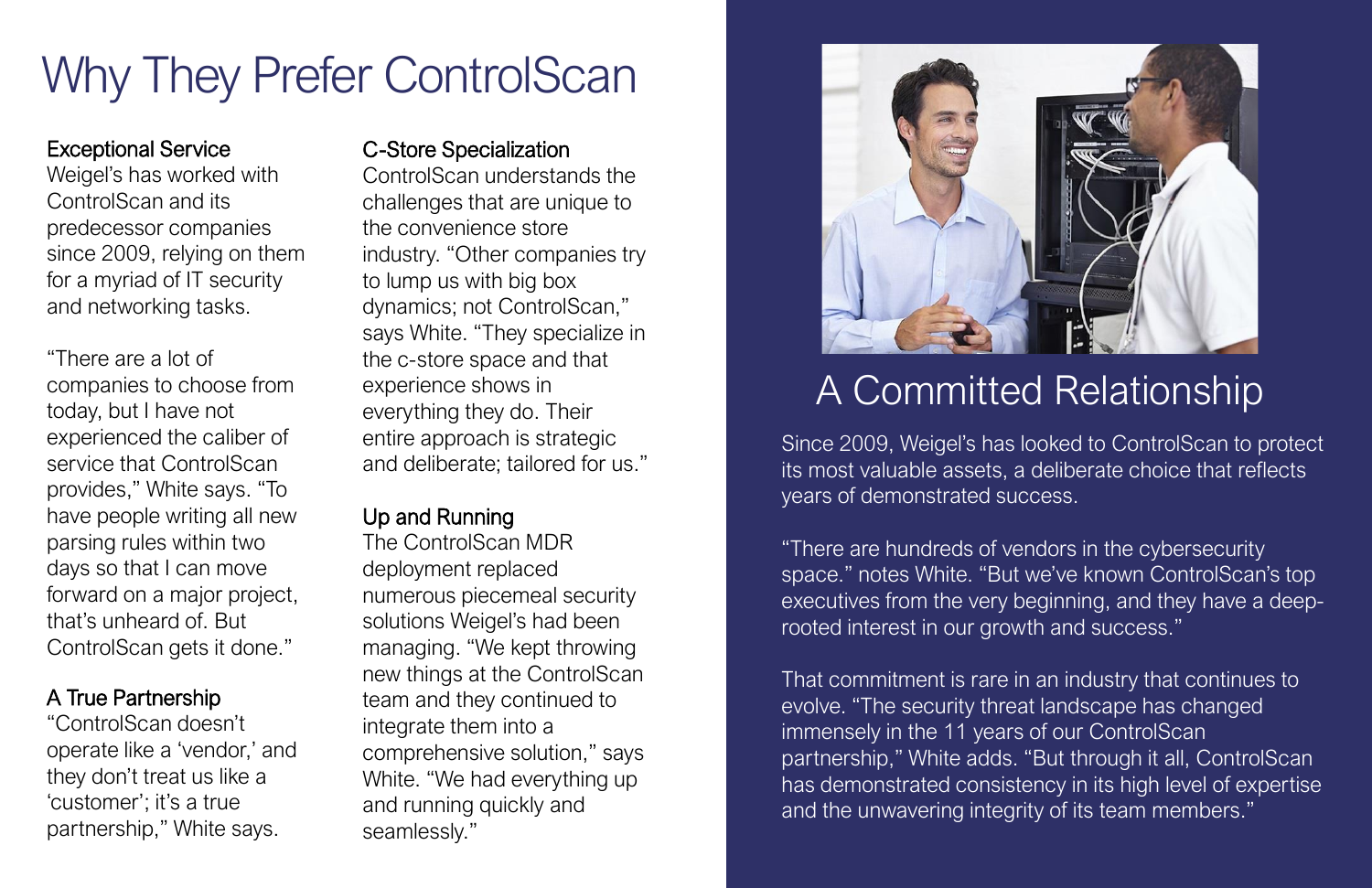Since deploying ControlScan MDR across its network and endpoints, Weigel's has achieved continuous, real-time insights into the security of its entire enterprise, all while under the watch of experts at the ControlScan SOC.

The numbers tell a compelling story:

- 68 stores
- 69 POS systems
- 145 endpoints
- 68 wireless devices

With MDR, Weigel's can access automated reports from any digital device, neatly organized in a customized, online dashboard. "At a glance, I can quickly find any security event or incident; who's logged into our system, PCI logs, authentication reports," White says. "If I see something unfamiliar, I can investigate it."

**04.** The Result:

24x7 Eyes on the Weigel's **Network** 

Weigel's retains control over filtering, adding customized rules to comply with corporate guidelines. "We don't want our people on social media during work, for example," says White. "So if they do access these types of sites, we get an immediate alert. These alerts help us maintain a secure environment."

ControlScan notifies Weigel's of all questionable threats, allowing it to act against real ones while dismissing those that are inconsequential. Either way, everything is addressed immediately, and real intrusions are appropriately elevated and addressed.

Asked to summarize the ControlScan relationship, White says, "Unless you have a partner with cybersecurity specialization and round-the-clock operations like ControlScan, you're doing it yourself. Or worse, not doing it at all. And if you're doing it yourself, you're not sleeping."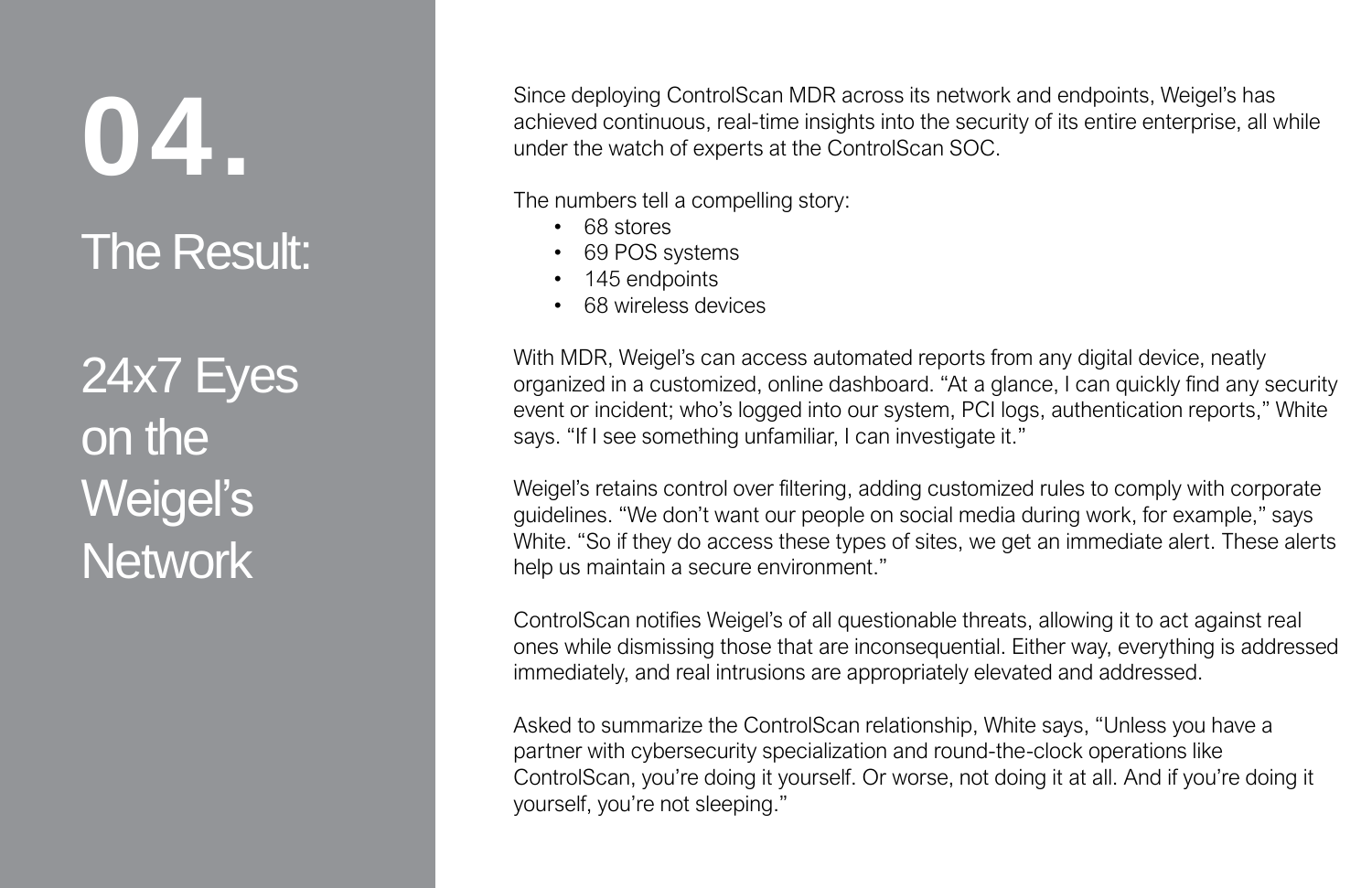"With ControlScan, I know that I'm secure. I've got a partner that is monitoring my system 24 hours a day. And that takes a lot of pressure off me and my team."

- Greg White